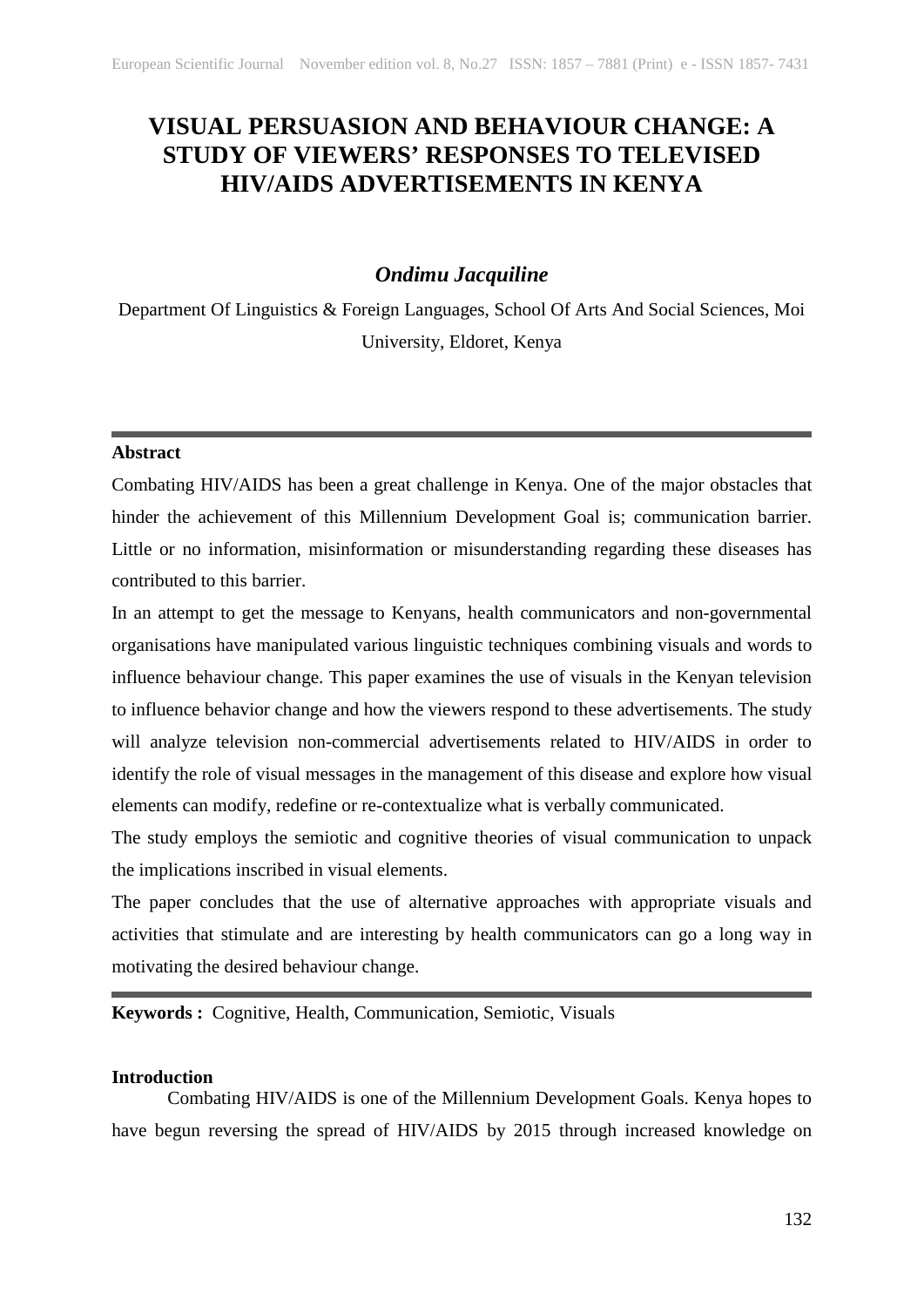condom use among the sexually active population and married couples and through the dissemination of comprehensive and correct information about the disease.

One of the major factors that has been identified as a hindrance to the attainment of this target is communication barrier. Limited formal education, illiteracy, misinformation and misunderstanding among the elite regarding this disease can impede on healthcare delivery. Myths concerning the use of condoms have also contributed to new HIV/AIDS infections which would have otherwise been prevented had the use of condoms been demystified. The opposition of the Catholic Church to the use of condoms has further complicated the issue. This calls for the development of innovative ways of communication to help break this communication barrier.

The government has partnered with non-governmental organisations in the country with a goal of improving dissemination of information. Initially, most health information was contained in sources such as the printed media-newspapers, magazines, books and brochures. Most people in Kenya have a poor reading culture and such information may be of little help in motivating behaviour change. Briesen (2010), in his research in Kenya, demonstrated that rumours as opposed to correct information frequently prevented people from accessing proper healthcare.

For this reason alternative approaches to effective healthcare communication are needed for correct information to reach many individuals who may be misinformed, lack access to printed information or have a poor reading culture. Health communicators should develop materials that stimulate thought and behaviour change among these audience. Visual material aired in the media can be considered as an alternative way of communicating since advertisements do not require extra effort from the viewer but simply form part of his viewing time.

The aim of the paper is to examine how viewers respond to HIV/AIDS related advertisements aired in the media and assess their effectiveness in health communication, specifically in attempting to cause behaviour change. The paper analyzes television noncommercial advertisements related to HIV/AIDS with the objective of identifying the role visual messages play in the management of these diseases and explore how visual elements can modify, redefine or re-contextualize what is verbally communicated.

### **Background**

# **Visual communication**

Visual communication can be described as the passing of information through the use of visuals such as photographs, cartoons, drawings, images, graphics and other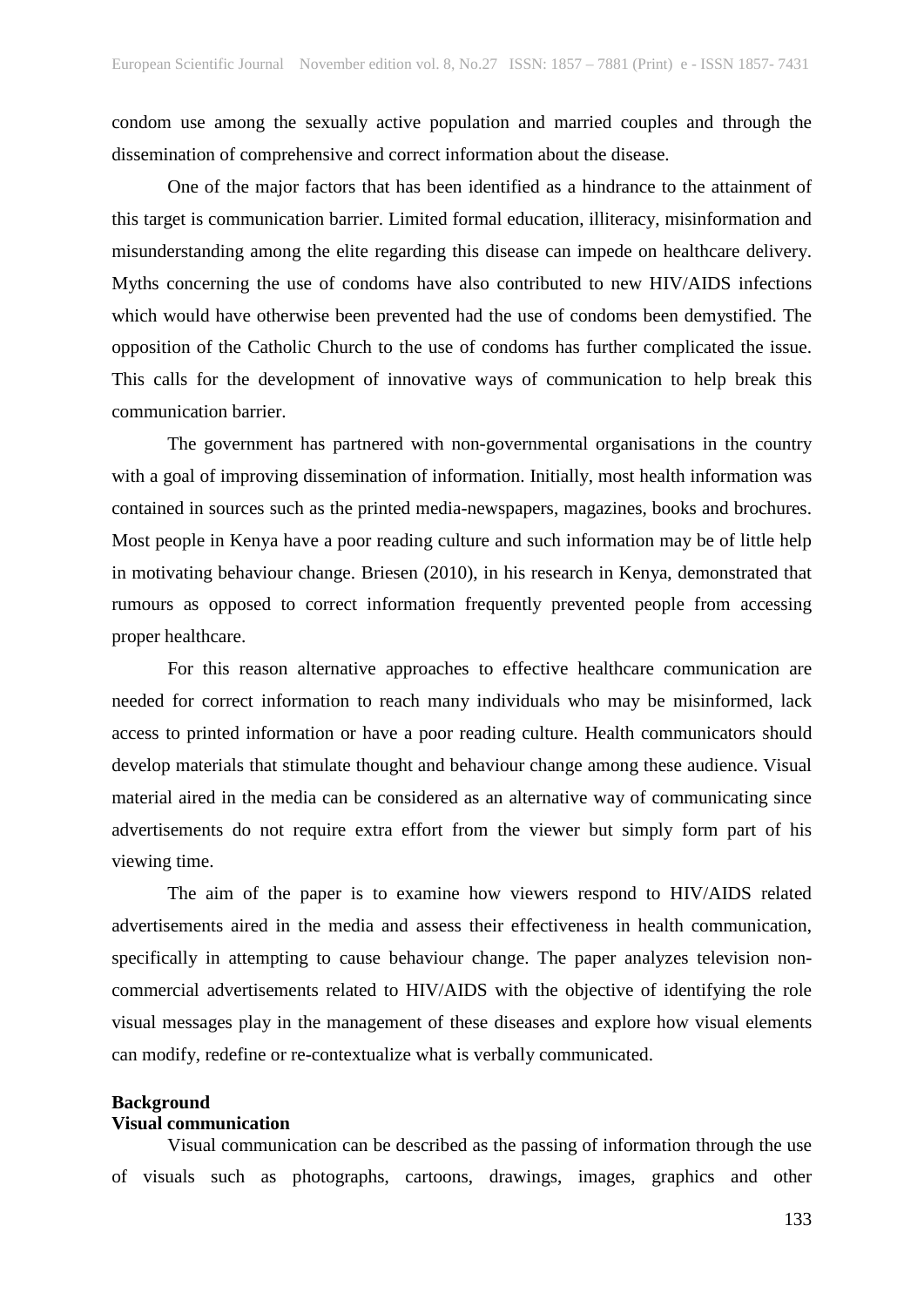representations of people places and things (Lester, 1994). Visuals can, but do not always contain words, and/or numbers but if words are displayed they are not the emphasis of the medium. Visual material help people learn by seeing.

Visual literacy is a term that can be looked at from many fields and has many diverse definitions. John Debes was the first to coin the term Visual literacy and described it as an ability to comprehend, discriminate and interpret objects and symbols in the environment, integrate them and use them to creatively communicate with others (Debes, 1969). To be visually literate can be looked at as having skills which enable one to understand and use visuals for communication with others (Ausburn and Ausburn, 1978) and also the ability to understand and use images and to think and learn in terms of images (Hortin, 1983). In this paper, visual literacy is going to be defined as knowledge derived from visual aids or pictures.

Visuals help people remember important information better than if they only read or hear it. Psychologist Jerome Bruner of New York has done research that proves that people remember;

 *10% of what they hear, 20% of what they read, 70% of what they see and do*.

Contrary to suggestions that meaning is transparent in visual messages, the interpretation of many visual messages may be complex and more demanding on the viewer because of the inferential dimension on which visual interpretation rests. Eco (1979) suggests that a viewer goes through the process of synthetic inference which involves both denotative (realism, representation) and connotative (associations, attitudes, emotions) processes. An involved audience extends and fills in meaning, as well as decodes the meaning.

The invention of television and computer dramatically changed the role of visual messages in communication. Visuals are everywhere today, from electronic media, television screens to road signs and retail displays

The question is what is the power of visuals in communication and how are they interpreted?

#### **Visual persuasion in advertisements**

James Carey a Communication educator says

*'Communication is fundamentally and essentially a matter of persuasion, attitude change, behaviour modification and socialization through the transmission of information.'* (Lester 2000,p. 63)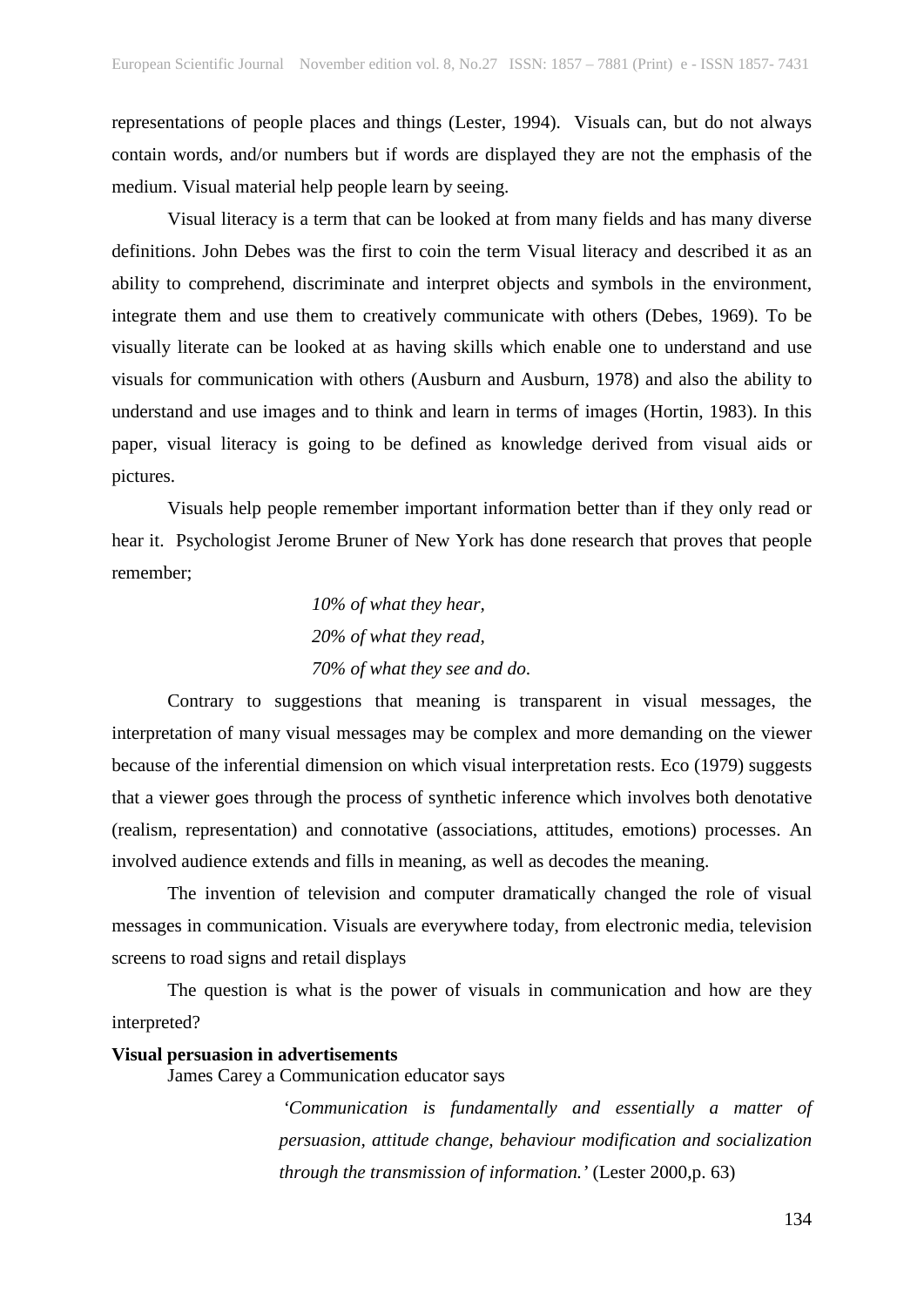Persuasion uses factual information and emotional appeals to change a person's mind and to promote a desired behaviour. Lester (2000) lists three components in persuasion as identified by Aristotle:

1) Ethos which he termed as the source's credibility

2) Logos- the logical argument used to persuade an individual and

3) Pathos- the emotional appeals used in a persuasive argument.

The purpose of advertising is to attract attention, arouse interest, stimulate desire, create opinion and move viewer to a specific action desired by the producer of the advert. Health communication uses non-commercial advertising which includes government notices, information and public service announcements.

Visual images have been said to have a higher persuasive communication because of the emotional appeal inherent in visual presentations.

Recognizable symbols used in visual presentation will become long lasting memories with the power to change attitudes if viewers have a chance to actively think about the content of the image and relate it to their own situation. (Lester, 2000)

Messaris (1997) identifies properties of visual communication that make it different from language or any other form of communication. These properties contribute to the persuasive power of visual images. He identifies the property of iconicity, indexicality and their lack of propositional syntax.

Iconicity refers to the ability of images to imitate the appearance of reality. Indexicality applies to photographic images and indicates that such images are physical imprints of visual reality. Lack of propositional syntax discusses the inability of visual images to explicitly express an argument by stating generalization or drawing a causal inference.

These properties make it possible for advertisements to have visual effects which contribute to the persuasive power.

# **Theoretical framework**

The study employed the semiotic and cognitive theories of visual communication to explain the implications inscribed in visual communication.

# **Semiotic theory of visual communication**

This paper uses the semiotic theory of visual communication in order to better explain, not only visual interpretation, but to also explain communication in general. Semiotics is the study or science of signs. It studies what signs mean and how they relate to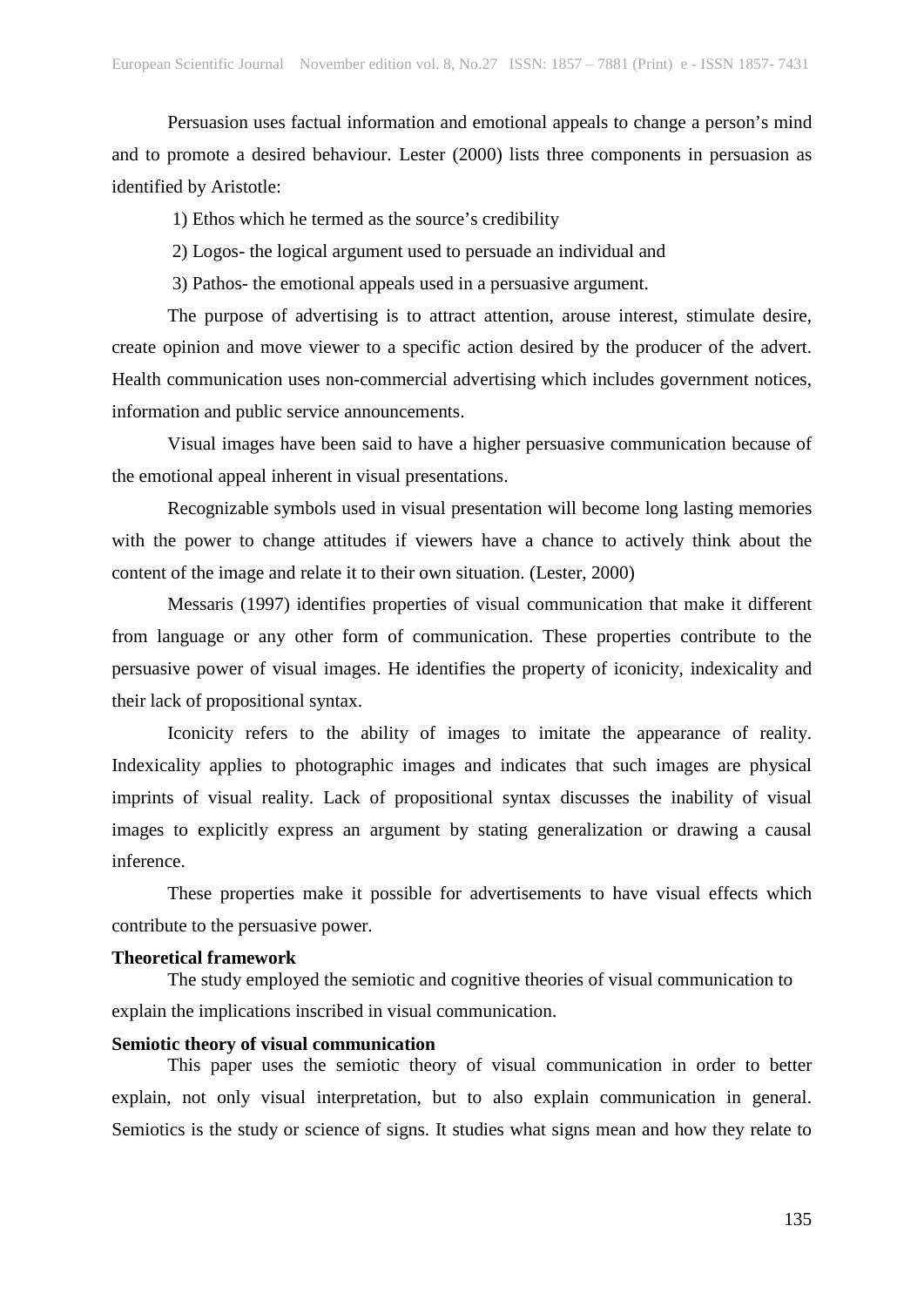one another. The study of signs is important in visual communication because signs permeate every message.

Semiotics emerged from the work of a Linguist Ferdinard de Saussure, who is known as the father of continental semiology, he looked at a sign as anything that stands for something else. Saussure saw the relationship between the image (signifier) and the concept it stands for (signified) as arbitrary. (Fiske, 1990 pp. 43-44).

The American approach to semiotics developed by philosopher Charles Peirce, focuses on the logic of meaning and philosophy of knowledge. Peirce defines a sign as anything that stands for something else; a sign stands for an object or concept (Hopes, 1991, p. 141; Eco, 1986, p. 15).

Peirce is more interested in meaning interpretation and modes of cognition. He disagrees with Saussure on the condition of arbitrariness. To Peirce the link between the sign and what it stands for is understood by convention. This is the approach applied in visual communication since for types of signs such as visuals the condition of arbitrariness is not applicable since visuals provide cues to stimulate recognition through resemblance.

Peirce's tripartite system, which identifies three types of signs: iconic, indexes and symbols, provides a richer context for understanding visuals and how they convey meaning. Icons are signs that carry some quality of the thing they stand for. They are the easiest signs to interpret because they closely resemble the thing they represent. Indexical signs are signs that are physically connected with the object. They have a logical, common-sense connection to the thing or idea they represent. Their interpretation takes a little longer than iconic signs since we learn them through our everyday experiences. Symbolic signs stand for something through a process of consensus. They have no logical connection and so have to be taught. These signs are greatly influenced by social and cultural considerations symbols may be complex but once the meanings are learned, they are less subject to idiosyncratic interpretation. As Lester (2000) puts it, symbolic signs usually evoke stronger emotional response from viewers than the other types of signs because the symbols have deep roots in the culture of a particular group. In communication production and reception, the meaning of signs may shift from one type of sign to another as the communication act progresses.

Roland Barthes (1973) described images as a collection of signs. He argues that signs within an image are presented in various ways depending on the style of the image maker. Individual signs are thus combined to communicate complicated ideas in form of codes.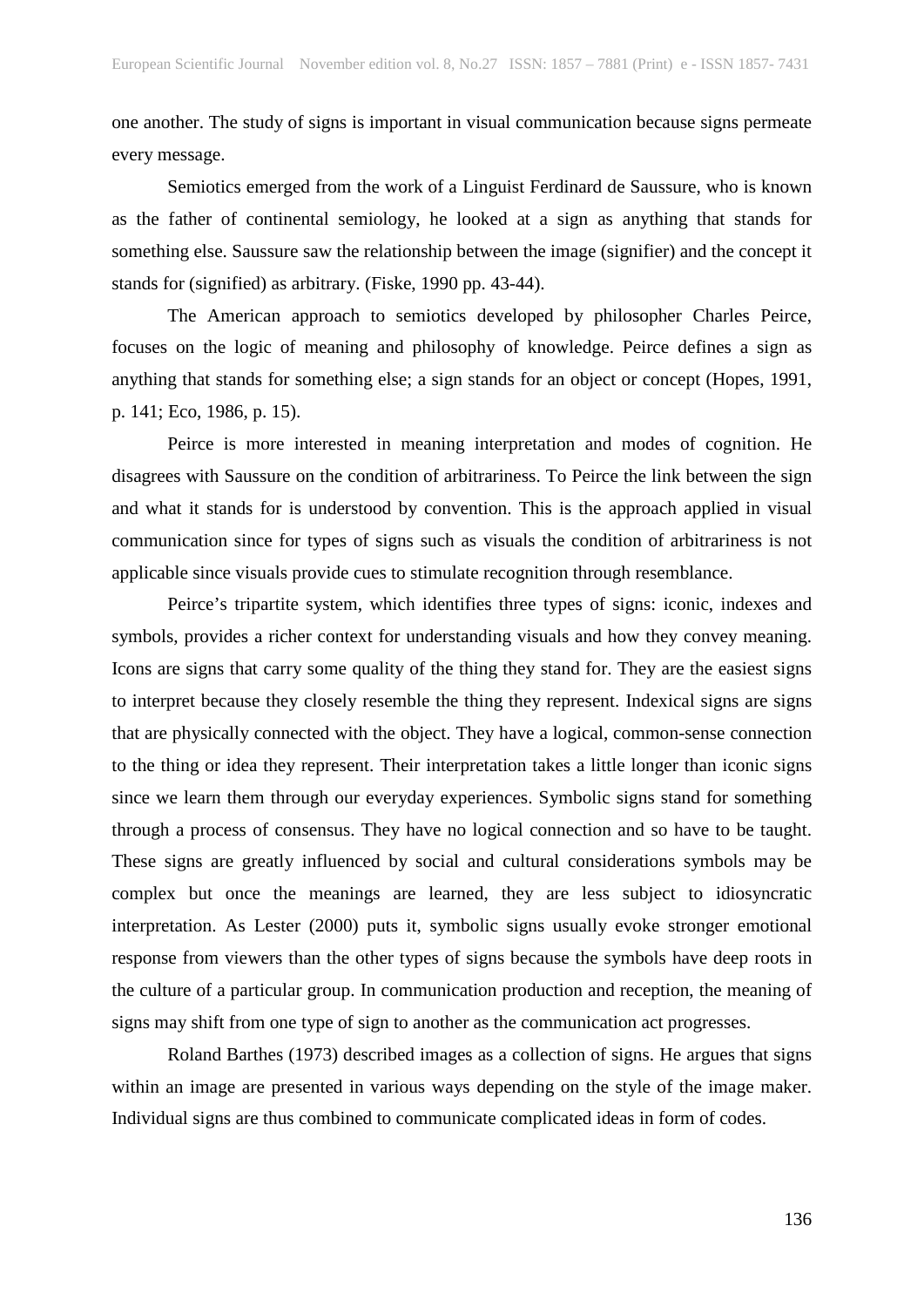There are four types of codes that are identified in images.

- Metonymic code is a collection of signs that drive the viewer to make associations or assumptions
- Analogic code is a group of signs that cause viewer to make mental comparisons.
- Displaced codes are signs that transfer meaning from one set of signs to another. Mostly used to communicate images that are not acceptable in society.
- Condensed codes are signs that combine to form a new, composite sign.

In visual communication, we need to understand that codes/signs are interpreted based on our earliest experiences.

# **Cognitive theory of visual communication**

To understand the effectiveness of visual images, it is necessary to get to know how viewers view and interpret visuals .The cognitive theory is an important theory since it presupposes that a viewer arrives at a conclusion of an image through mental operations. Lester (2000) says that Carolyn Bloomer identifies memory, projection, expectation, selectivity, habituation, salience, dissonance, words and culture as activities that can affect visual perception. The theory appreciates that the human mind is complex and there is a meaningful connection between what people see and how they use those images.

If an image looks like one that a viewer has seen before then the viewer will rely on memory to accurately perceive the image.

Looking at a visual image every person projects their own mental state onto that image which in turn affects what they see.

Most viewers unconsciously select what they want to see from a wide field. The mind selects the familiar and significant parts of an image and completely shuts out the rest.

Expectation is another mental process that affects visual perception. We all have preconceived expectation or mental pictures about how certain things should appear and this can lead to a false or missed visual perception.

Using stimuli that has meaning to a viewer in a visual image will make the image be noticed more and have meaning for the individual.

When there are too many signs in a visual image competing for the viewer's attention, the images run the risk of not being understood by the viewer. This is because of the mental activity of dissonance which does not allow the mind to concentrate on too many things.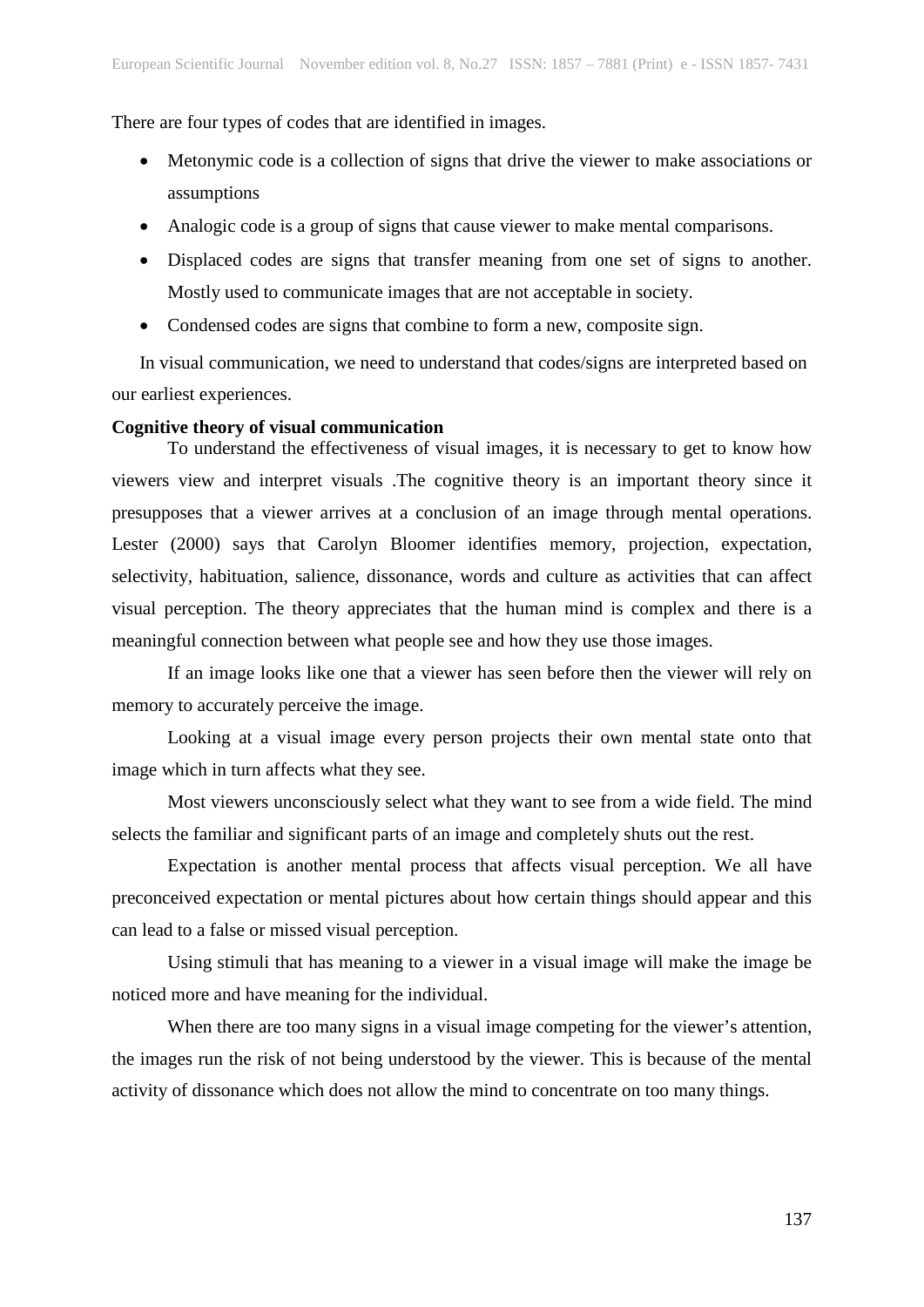Culture does affect the way people view images. When a viewer is aware of signs that are part of a certain culture the individual will perceive reasons behind their use. Culture will also determine the importance of those signs.

Understanding these mental processes will help in the creation of images that will be interpreted in the way that the image creator wishes.

#### **Methodology**

The data for this study was collected from advertisements aired in the Kenyan television<sup>1</sup>. Purposive sampling was done to obtain advertisements that deal with issues related to HIV/AIDS. The advertisements were recorded by the researcher for further analysis.

The data collected were from the following television commercials:

- 1. 'Yes Yes' a commercial advert that advertises 'trust' a brand of condoms.
- 2. '*Nimechill*<sup>'2</sup> (a slogan for abstinence) a non- commercial advert that champions for abstinence among school going teenagers.
- 3. '*Wacha mpango wa kando'3* (stop extra-marital affairs) a non commercial advert that advocates for marital faithfulness.

A small sample population of forty viewers was used to assess the viewers' responses to the advertisements. The sample consisted of five children, fifteen students (secondary school and undergraduate students) and ten married men. While the sample cannot be said to completely be a perfect representative of the viewers, it represents a portion of the target audience for each of the advertisements. The children were chosen to represent a sample that can be used to test the assertion that visuals lack a propositional syntax, the undergraduate students represented the youth who are targeted in the 'Yes, yes' and Nimechil advertisements and the married men represented the target audience for the 'Wacha mpango wa kando' advertisement. All the respondents indicated to have seen the advertisements before.

The respondents were asked to watch the pre- recorded advertisements and respond to a short survey. The questions sort to probe the types of meanings the viewers derived from the advertisements. They were to cite the visuals that made an impression on them and explain any symbolism or imagery they saw.

A semiotic analysis of visuals was done to identify patterns of meaning construction. The visuals were also assessed for appeal, acceptability, persuasiveness, possible offensiveness and relevance.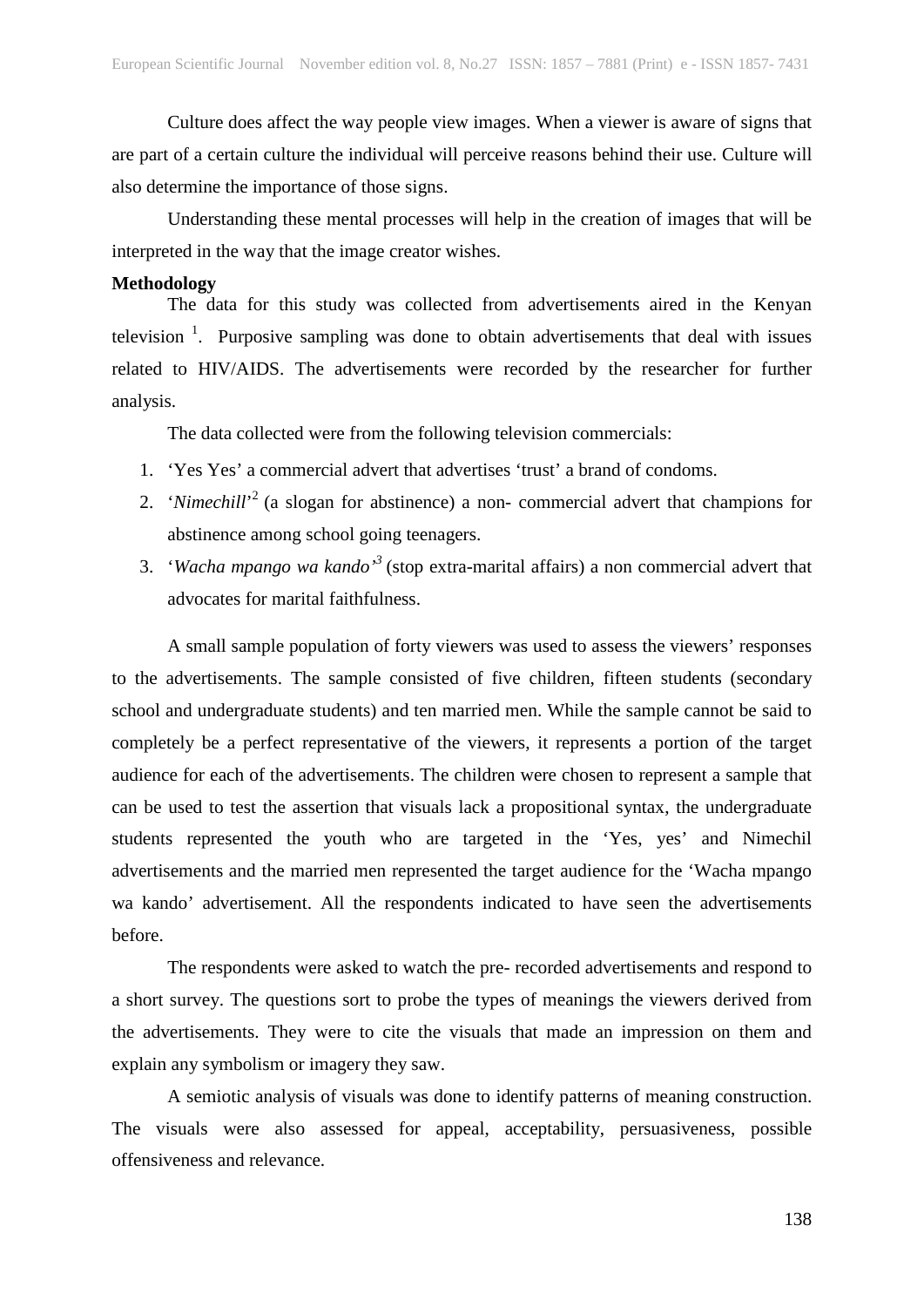The following questions guided in the interpretation of the visual messages:

- i. What are the dominant visual images in the adverts?
- ii. How do the various message elements function in terms of semiotic meaning?
- iii. What images will make the audience view the message as believable?
- iv. Do the images suggest a behaviour change that is possible for the audience?

#### **Data description and analysis**

The data collected was categorized into the visuals and the words used. All the data collected from the television adverts was in form of narratives.

# **Narrative 1: Yes Yes**

*The advert begins with a boy and girl playing scrabble and the girl plays the word 'yes', then in the next image a girl whispers to a boy then the boy shouts the word 'yes'. There is also the image of another girl handing over a note to a boy and the note has the word 'yes'. Eventually the advert ends with the picture of a pack of 'trust' condoms and the words say 'yes' across the screen.*

This advert uses images of a boy and girl, a scrabble board, a pack of condoms, music and the word 'yes' only. There is no explicit image that shows what the advert is all about. All the children responded to have easily noticed the visuals of the boy, girl, board and the victory shout of yes. Three of them interpreted this as a sign that the character who said the word was happy to have won the game and the other two interpreted it as simply a sign of happiness. None of them mentioned anything about the image of the pack of trust condoms that appeared at the lower right hand corner of the screen.

All the youth responded to have noticed the images of the boy, girl, and the pack of trust condom as being the most dominant images. Five of them did not notice the scrabble board while the remaining ten mentioned it as just a minor image. Fourteen of them acknowledged that the use of the word yes was referring to the acceptance to using condoms while the remaining one thought it was simply acceptance to have a relationship. All the youths interviewed responded that they would like to be in a happy relationship as displayed by the boy and girl in the advertisement and if trust condoms can help them achieve this then they can use them.

Issues related to sex are not publicly discussed and teaching sex education to the youth has remained a controversial issue (much publicized debate on whether to introduce sex education in schools or not). The use of condoms in Kenya is also not a widely accepted way of reversing the spread of HIV/AIDS. The Catholic Church has publicly opposed to its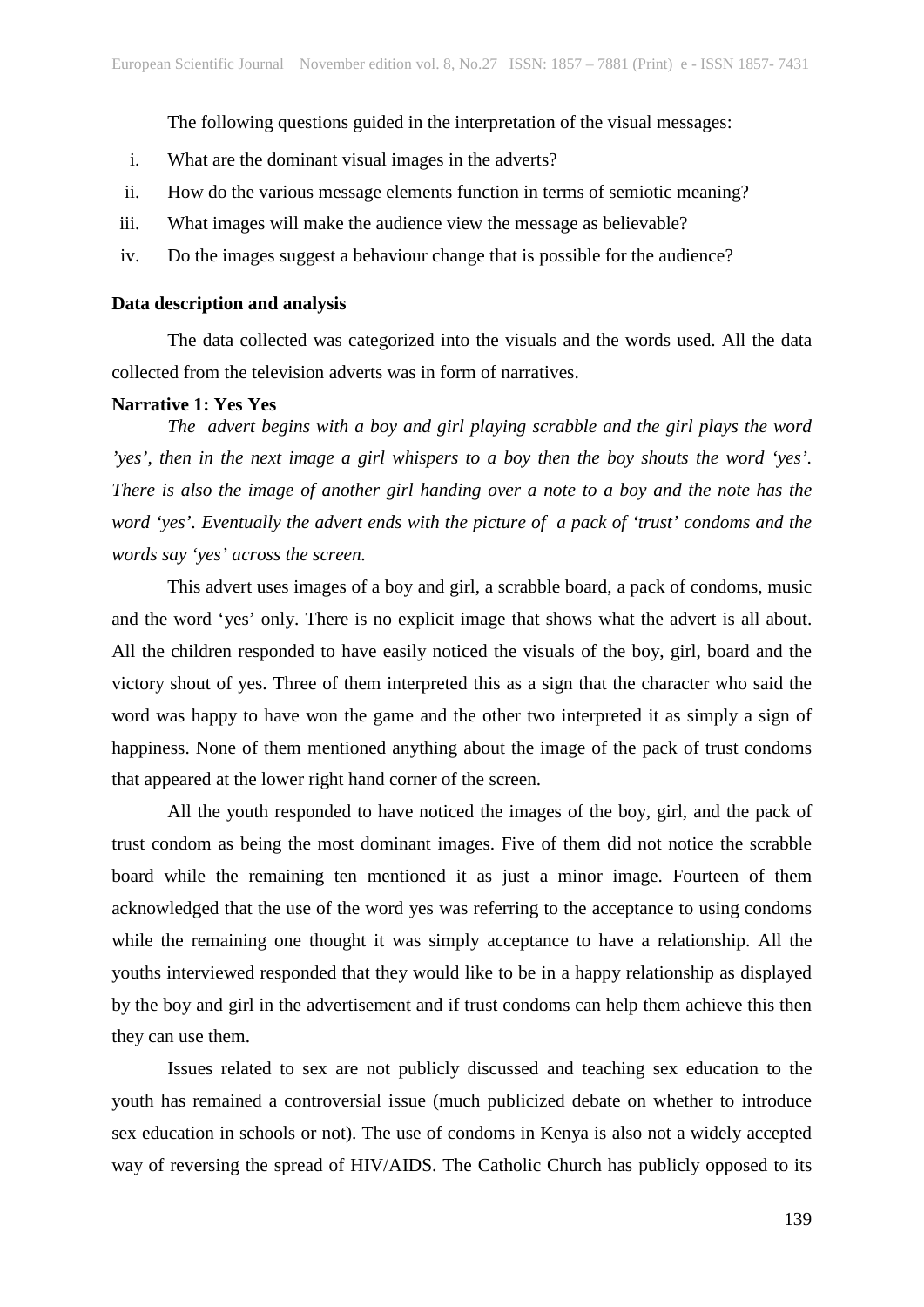use and instead advocates for abstinence and faithfulness. This shows that the use of condoms is still a controversial issue within the Kenyan populace.

Research conducted has so far shown that there are many teenagers who are engaged in premarital sex (Mulindi et al, 1998;Nesidei et al, 2011) and so there is need to look for other alternatives to avoid the spread of AIDS.

This advert exploits the lack of propositional syntax that is a property of visual images. From the children's responses, it is clear that if one does not know how condoms are packed then the advert would pass unnoticed. This clearly shuts out children from understanding it, which serves well when it comes to issues related to sex which are best left un-verbalized within the Kenyan culture. For the viewer to interpret the images they will rely more on the mental activity of salience. This is where an image is noticed if it has meaning to the individual. The target group for this would be youths who would want to have a happy relationship and so they are encouraged to achieve this by saying 'yes' to the use of condoms.

If the statement advocating for the use of condoms had been expressed verbally, the advert would have been very controversial. So when it comes in a purely visual format it creates no problems for the advertiser. Use of visual images has allowed visual arguments which would have otherwise been considered socially unacceptable if they were expressed in more explicit terms of a verbal statement to pass to the public.

#### **Narrative 2: Nimechill**

*A non commercial advert that begins with school going boys and girls engaged in a dancing competition. One of the boys wins the competition thus becoming a hero among his peers. As they go out one of the girls tries to make a pass at him and the boy responds with a two finger salute which is a commonly used sign for 'nimechill' (I have chilled). The girl is left embarrassed and she has to follow what the rest are doing.*

The students were asked to respond to this advertisement. They all noticed the school going boys and girls through the use of dressing (school uniform), the images of classes and the two finger salute. Ten of them acknowledged the fact that when one is in school they always want to identify with the winning person. Eleven of them agreed that they can do anything including giving in to sexual advances just to identify with the hero. They all knew the meaning of the two finger salute and the word 'chill' which symbolizes abstinence.

The children in the sample population responded by saying that the most dominant visuals were those of students dancing and the two finger salute. They all seemed to have noticed the word chill across the screen. When asked what the word means, two of them said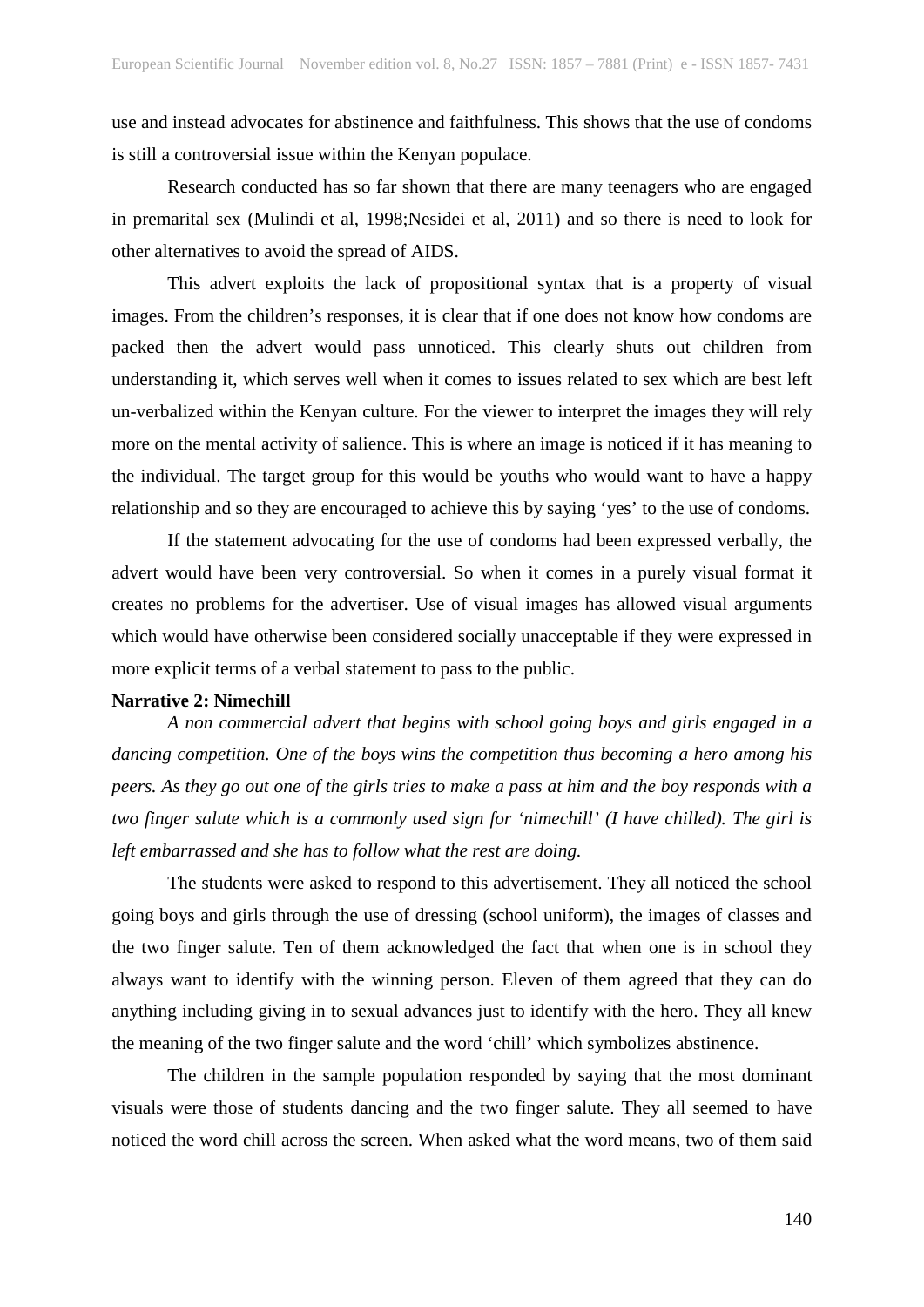it is a form of greeting while the remaining three said it is what one says when you do not want a person of the opposite sex to talk to you.

The advert exploits the properties of iconicity, indexicality, symbolism and lack of a propositional syntax found in images. The use of young boys and girls dressed in school uniform makes students who are the target audience clearly identify with the images. The photographs of a school are more of indexical signs since they bring out the reality of a school setup. The music activity used in the advert is one which interests young people more thus making that advert more appealing to the target audience. There is no use of words to clearly express what the boy says, but instead a visual sign is used. This avoids verbalization of sensitive issues such as sex and only those who can make meaning out of the sign will understand what it means. The two finger salute is a symbolic sign since it is culturally used among the Kenyan youth as a sign of abstinence and so a mental activity that relies on culture is required in order to make the correct interpretation.

The designers of the advert make use of condensed signs to come up with a new composite sign. They make use of a school, students, music and dancing to come up with the complex message of abstinence. It makes the message clear that one can still be popular and have fun without having sex. Within the culture of the Kenyan youth, whom the message is intended for, the code has a relevant meaning but for those outside the images can be confusing.

#### **Narrative 3: 'Wacha mpango wa kando'(stop extra-marital affairs)**

*This non-commercial advert begins with images of a man and woman seated in a room watching television and taking tea. Then an advert appears on their television talking about unfaithfulness in marriage. In the advert the presenter describes how a man who has an extra-marital affair is likely to behave while watching that particular advert, such as trying to change that channel using a remote control, sweating and looking uneasy. The man in the room reacts exactly the way the presenter describes, making him a suspect of infidelity to his wife. The advert ends with the presenter telling men to stop having extra-marital affairs*.

The sample of married men was to respond to this advert. All the respondents acknowledged that the advertisement makes them uncomfortable when they watch it in front of the whole family. They easily noticed all the images that appear on the screen. Six out of the sample population responded that they are always tempted to change the channel since they are mostly the ones with the remote control while the remaining four said they try to busy themselves with other things when the advert is aired. They all agreed to the fact that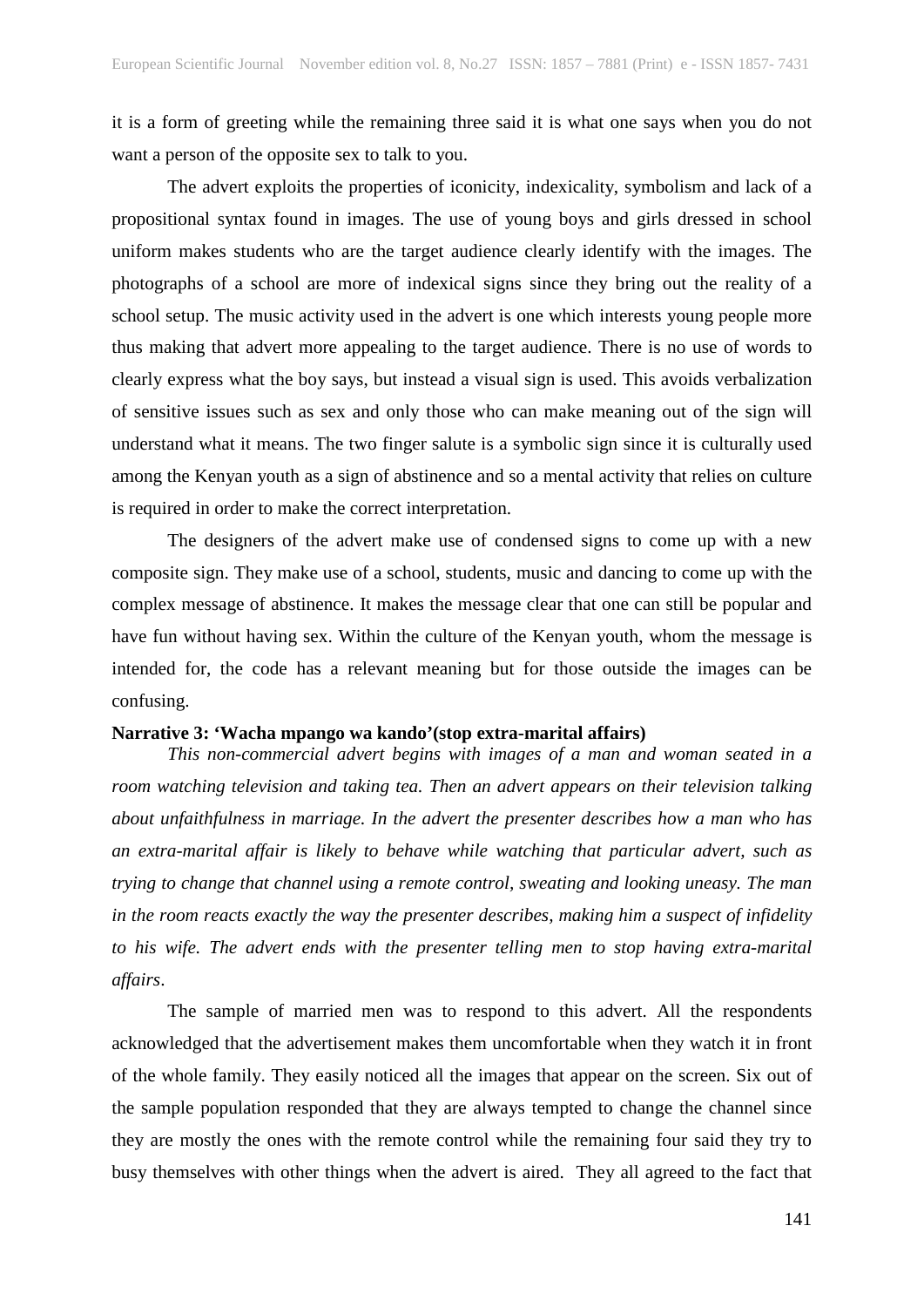the behaviour described in the advertisement presents reactions which are familiar especially when one has an extra- marital affair.

This advert is easy to interpret since it makes use of iconic signs. The image of a happy couple seated clearly shows what every family can identify with. The man and woman represent a husband and wife, the signs closely resemble what an ideal family looks like, clearly showing that no home is safe from HIV/AIDS. The designer of the advert has used metonymic codes to drive the viewer to make an assumption that the room is the family's living room since there are images of a couch, table and television.

Through the mental process of salience more people will notice the advert because of the use of a celebrity who is known among Kenyans.

Aspects of culture come in since in most Kenyan homes men are the ones who control the television's remote control and keep switching from one channel to the other.

The advert can be said to have visual persuasion since the argument presented is logical making it a reality to married couples that they are not safe from HIV infection their home if they are not faithful to each other.

The iconicity of the visual image can elicit feelings of guilt in any man who has an extra-marital affair and is watching that advert with his wife thus causing behavior change.

#### **Conclusions**

The paper concludes that creating health messages that have interesting visuals can go a long way in encouraging behaviour change and the use of condoms in the quest to combat HIV/AIDS.

Since Kenya is still a country that culturally shy's off from candidly talking about sexual issues, then creating HIV/AIDS messages can be a little tricky. However, lack of propositional syntax in visual images opens up a new way for advertisers to create such messages without worrying about raising controversial issues or making the advert illegal. Health communication that advocates for the use of condom to reverse the spread of HIV/AIDs among the youth and married people can exploit the use of visual images which carry an implicit message without necessarily being offensive to the public or going against any religious beliefs. The use of symbolic signs that have elements that can be identified and understood by the targeted viewers only are also appropriate for messages that do not have a wider societal acceptance such as the HIV/AIDS messages.

It was noted that adverts with iconic elements communicate more immediately than symbolic or indexical elements. These messages are easier to interpret and elicit higher emotional appeals. For messages where behaviour change is required the use of iconic images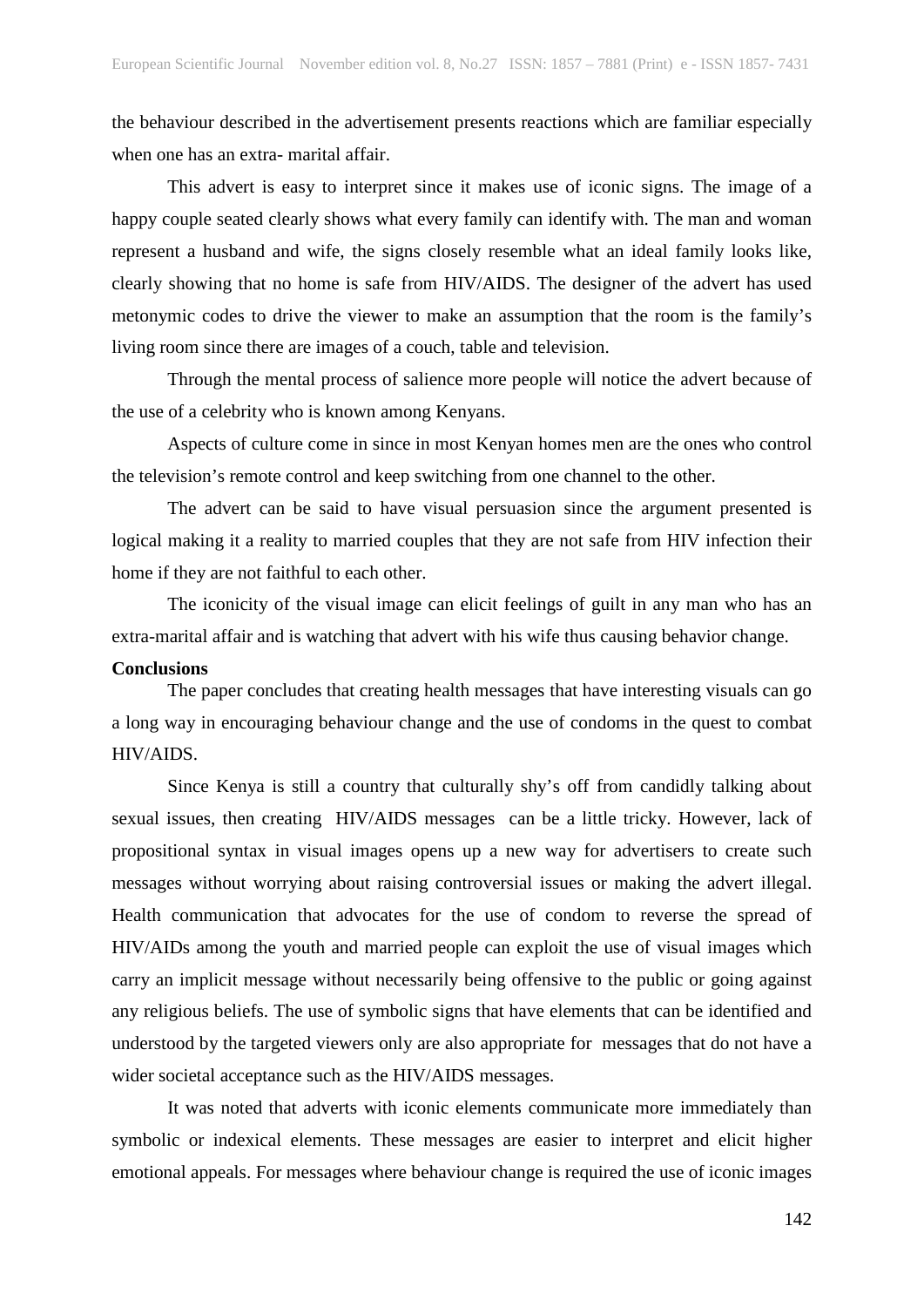creates a more immediate impact. Messages that caution against certain behaviours that can lead to the spread of HIV/AIDS can make use of iconic signs effectively.

# **Recommendations**

The study recommends that as health communicators design adverts for the media, the choice and creation of visuals should be guided by the following basic criteria:

- i. Relevance: Visuals must be culturally appropriate and meaningful to the audience by reflecting the ethnic and cultural background of the intended audience. It is clear that the way a person interprets or understands a picture depends on his/her upbringing, culture, past experiences and living environment. The images should also represent how the audience would do certain activities under normal circumstances. Creators should ensure the images enhance the message being delivered, not compete with it.
- ii. Attractive: the visuals used should be appealing to the intended audience through the use of relevant colour and activities that are familiar and interesting to that audience.
- iii. Persuasiveness: the argument presented by the visuals should be logical, credible and have an emotional appeal in order to motivate change in behaviour, beliefs and attitudes among the viewers.
- iv. Comprehensiveness: visuals should clearly depict the messages' focus. They should show specific examples of the behaviour described and consequences of that behaviour.
- v. Acceptability: Visuals should be acceptable within the particular society where they are used. They should be images that are compelling and yet should not stereotype individuals.

# **Notes**

- 1. Advertisements collected from the Kenyan Television Network (KTN) and Citizen Media in Kenya as aired between June and August 2011.
- 2. *Nimechill* this is a 'sheng' word ( a language that combines English and Kiswahili or any other Kenyan languages) It is a slogan commonly used by the youth to show abstinence. It is visually illustrated by a two finger salute. The word is coined from the Kiswahili morpheme 'nime- 'which stands for I have and the English word Chill. It is commonly used in the campaign against premarital sex which is targeted at the Kenyan youth.
- 3. *Wacha mpango wa kando* (stop extra marital affairs)- In Kenya the idea of having an extra marital affair is commonly referred to as 'mpango wa kando' a Kiswahili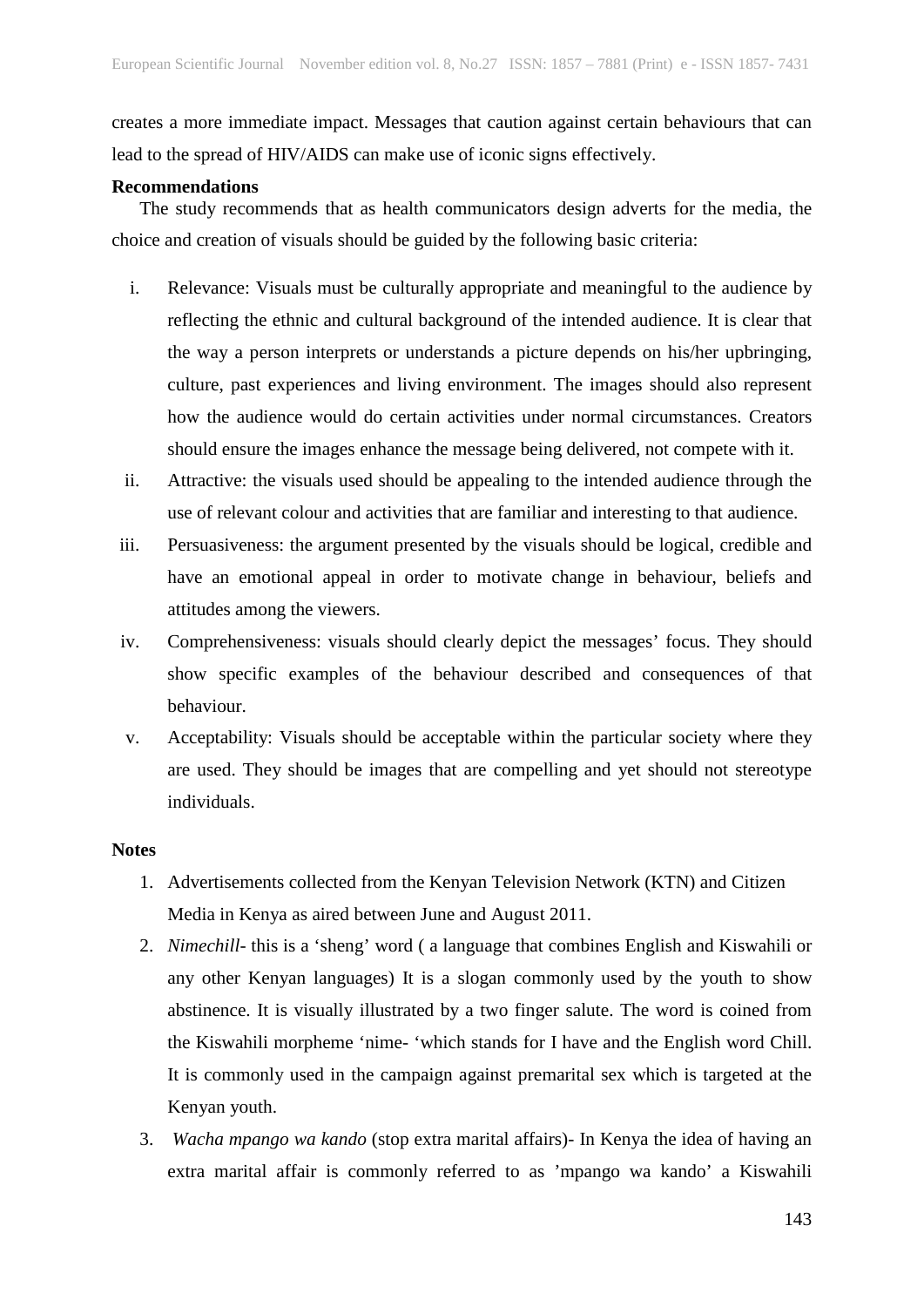expression which if literally translated to English means 'a side arrangement' it attaches a negative connotation to extramarital affairs. In most of the campaigns against HIV /AIDs this term is commonly used to address married people.

# **References :**

Atkin, A.( 2005)."Peirce On The Index and Indexical Reference". *Transactions of The Charles S. Peirce Society*. 41 (1), 161–188.

Ausburn,L& Ausburn, F (1978). *Visual Literacy: Background, Theory and Practice*. PLET

Barthes, R (1999[1973]). 'Myth Today', in Jessica Evans and Stuart Hall (eds) *Visual Culture: The Reader*, pp. 51–8. London: Sage

Bergstrom, B (2008). *Essentials of Visual Communication*. UK, Laurence King Publishing.

Briensen, S (2010) *Understanding why patients with cataract refuse free surgery: the* 

*influence of rumours in Kenya.* Tropic medicine and International Health. May 2010: 535- 539

Debes, J.L (1969). The loom of Visual Literacy, *Audiovisual Instruction* Vol. 14 No.8 pp 25- 27. Retrieved on January 2009 from

http://www.asu.edu/lib/archives/benedict images/research\_pdf/loom\_vl.pdf

Eco, U. (1979). .*A Theory of Semiotics.* Bloomington: Indiana University Press.

Eco, U. (1986). *Semiotics and the philosophy of language.* Bloomington: Indiana University Press.

Fiske, J. (1990). *Introduction to Communication,* (2nd. ed.). London: Routledge.

Hoopes, J. (1991). *Peirce on signs.* Chapel Hill: The Unviersity of North Carolina Press

Hortin, J (1983). Visual literacy and Visual Thinking in Burbank L and Pett D. (eds)

*Contributions to the Study of Visual Literacy* IVLA, 92-106

Messaris, P. (1997). *Visual Persuasion: The role of images in advertising.* Thousand Oaks, CA: Sage.

Messaris, P. (1994). *Visual Literacy: Image, mind* & *reality.* Boulder, CO: Westview Press. Moriarty,S. (1997). A conceptual Map of Visual Communication. *Journal of Visual Literacy,*  17, 9-24.

Moriarty, S. (1996). Abduction: A theory of Visual Interpretation. *Communication Theory,* 6, 167- 187.